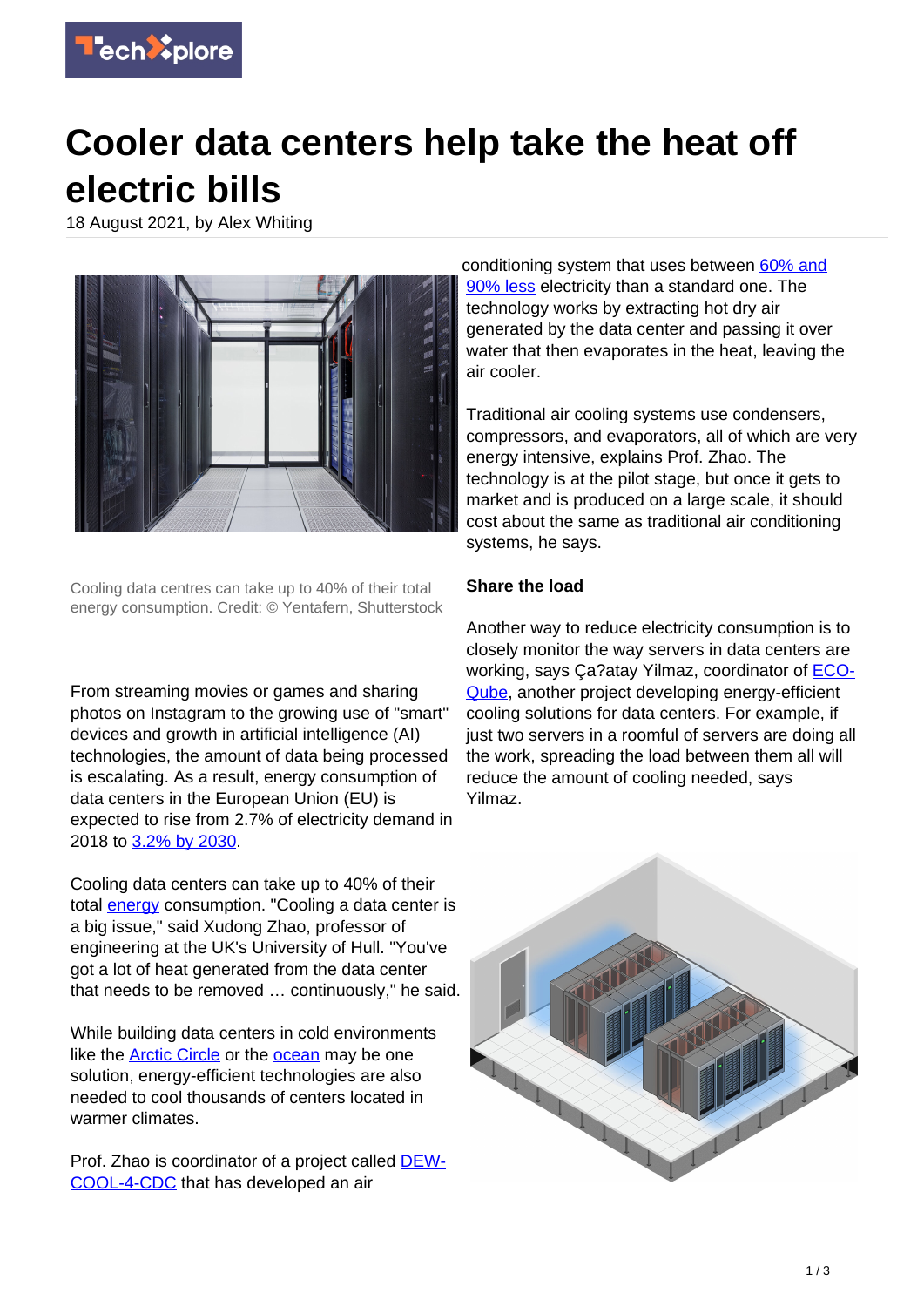

One way to reduce electricity consumption is to closely monitor the way servers in data centres are workin. Credit: © William E. Fehr, Shutterstock

 Provided by Horizon: The EU Research & Innovation Magazine

Small data centers are easy to monitor and manage in this way—and they have the potential to reduce energy consumption by about 20%, says Yilmaz, who is innovation manager of Lande Rack Cabinet, a company based in Istanbul.

Another option ECO-Qube is researching is to integrate data centers in a residential or office building. That way, excess heat from the servers can be used in the building and its water supplies. "You can collect the waste heat [from] the servers and use it as an additional heating system for your building, for your showers, for generating electricity," said Yilmaz.

The project is trialing this in a [research and](https://www.empa.ch/web/nest/) [innovation building](https://www.empa.ch/web/nest/) in Switzerland.

In the meantime, the spiraling volume of mobile data and development of AI technologies is [increasing demand](https://www.statista.com/statistics/551501/worldwide-big-data-business-analytics-revenue/) for data centers.

Widespread lockdowns and increased home-based working since the start of the COVID-19 pandemic have also boosted demand for digital infrastructure, says JLL, an international real estate services firm that [works with data centers.](https://www.jll.co.uk/en/industries/data-centers) Demand for data centers in Europe's major cities is expected [to rise](https://www.jll.co.uk/en/newsroom/demand-for-data-centers-in-major-european-cities-to-rise-by-a-th) [by a third](https://www.jll.co.uk/en/newsroom/demand-for-data-centers-in-major-european-cities-to-rise-by-a-th) in 2021, JLL said in March.

The EU is considering introducing regulations to curb their energy use, as data usage climbs. For now, some data center operators have formed a [pact](https://www.climateneutraldatacentre.net/) to become climate neutral by 2030. They aim to improve energy efficiency, switch to clean energy sources, and explore ways to reuse excess heat.

All these are important steps, because all datahungry technologies have a price—even streaming a movie at home on high-definition TV, says Yilmaz. "The price is energy consumption."